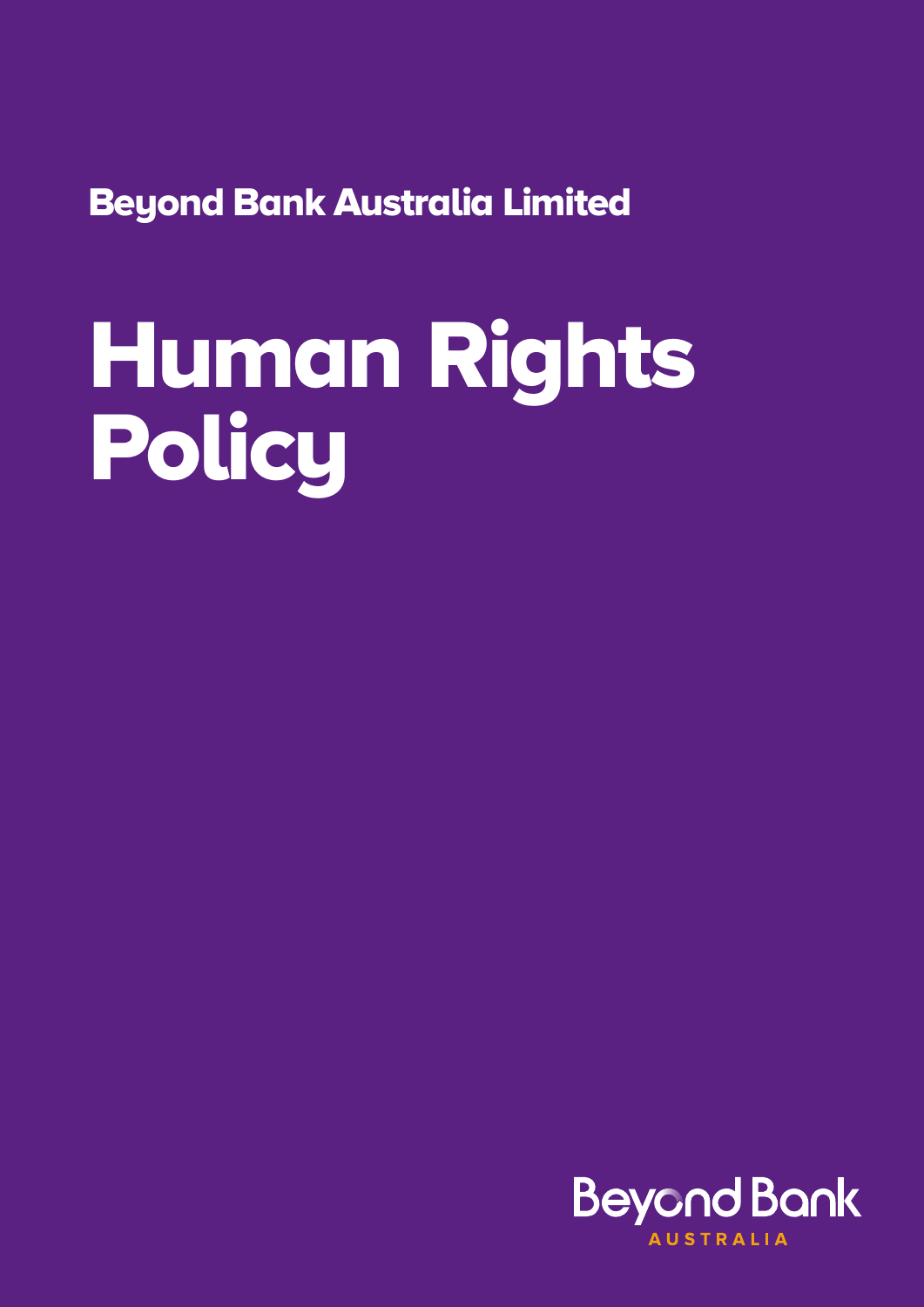## The aim of this Policy:

This policy exists to outline Beyond Bank Australia's commitment to human rights. This applies to the rights of our people working across our business operations, our contractors and suppliers and the influence we can have on the rights of workers within our supply chain and our community more broadly.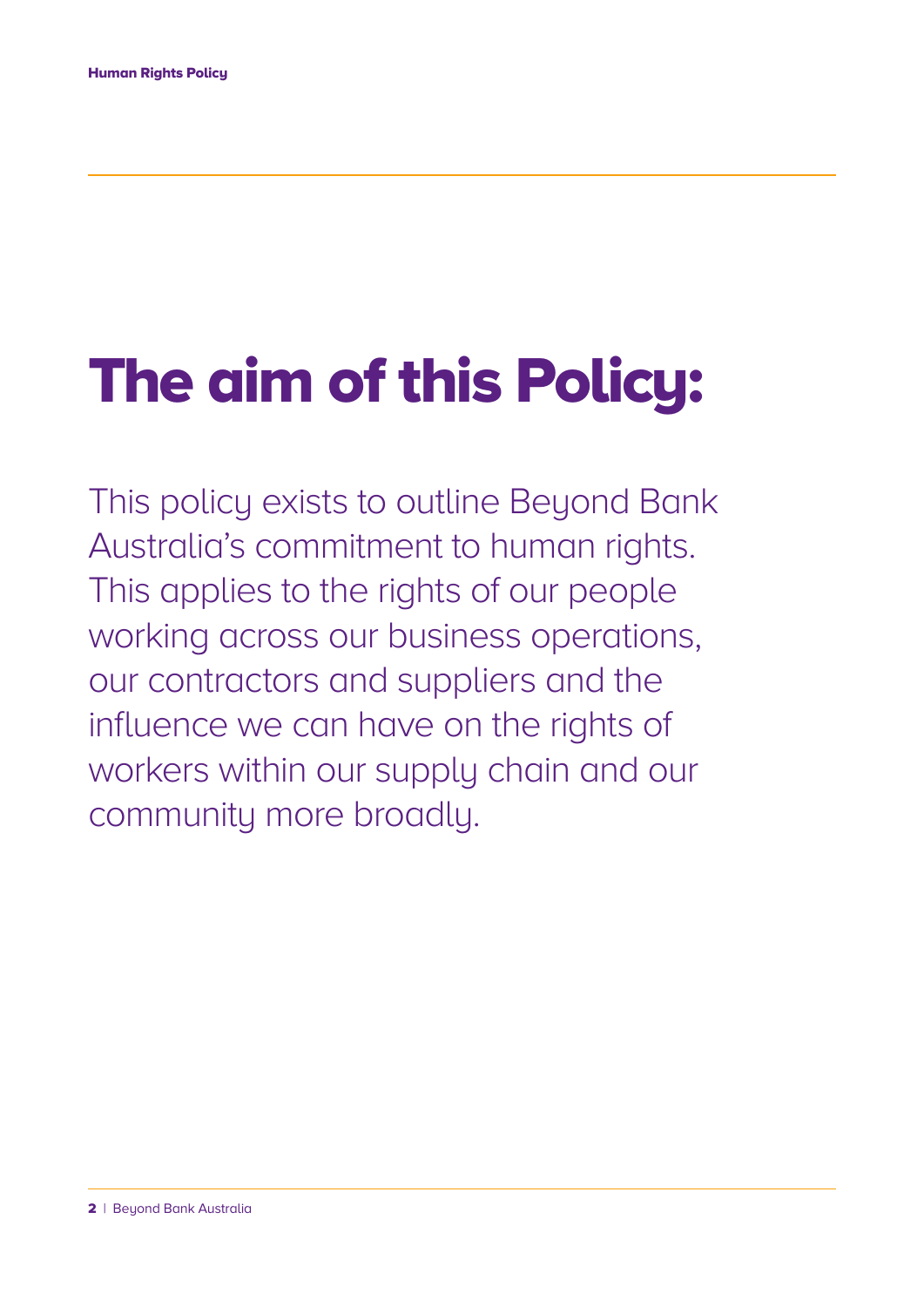## The Obligations of this Policy:

## 1 Objectives

To define human rights and outline our commitment to respecting those rights for all stakeholders - our people, suppliers, customers and our community.

To demonstrate this commitment by setting clear expectations for our people, suppliers and other relevant parties and to outline our approach to implementing this commitment.

## 2 Human Rights Definition

Human rights are the basic rights and freedoms that belong to each and every one of us, no matter where we live, what we look like, who we are or what we believe.

These rights are based on shared values of freedom, dignity, fairness and equality.

These basic human rights belong to all of us, they cannot be taken away and all rights must be respected.

Human rights are about being treated fairly, treating others fairly and being able to make choices about your own life.

## 3 Our Commitment

Beuond Bank Australia is committed to respecting and upholding human rights and the fundamental rights of our workers in line with our domestic laws and regulations.

We believe respect for human rights is the cornerstone of strong communities in which everyone can contribute and feel included. This is regardless of race, colour, sex, language, religion, political or other opinion, national or social origin, property, birth or other status.

We believe that workers have the right to freedom of association to form and join trade unions and the right to collective bargaining. We also commit to the elimination of discrimination, all forms of forced or compulsory labour and the effective abolition of child labour.

We are committed to being an inclusive organisation that values diversity and is representative of the unique communities in which we serve.

## 4 Our Expectations

Beyond Bank Australia expects this commitment to respect human rights to be upheld by our people, contractors and suppliers, as well as our customers and partners.

We also expect our contractors and suppliers to uphold workers' rights.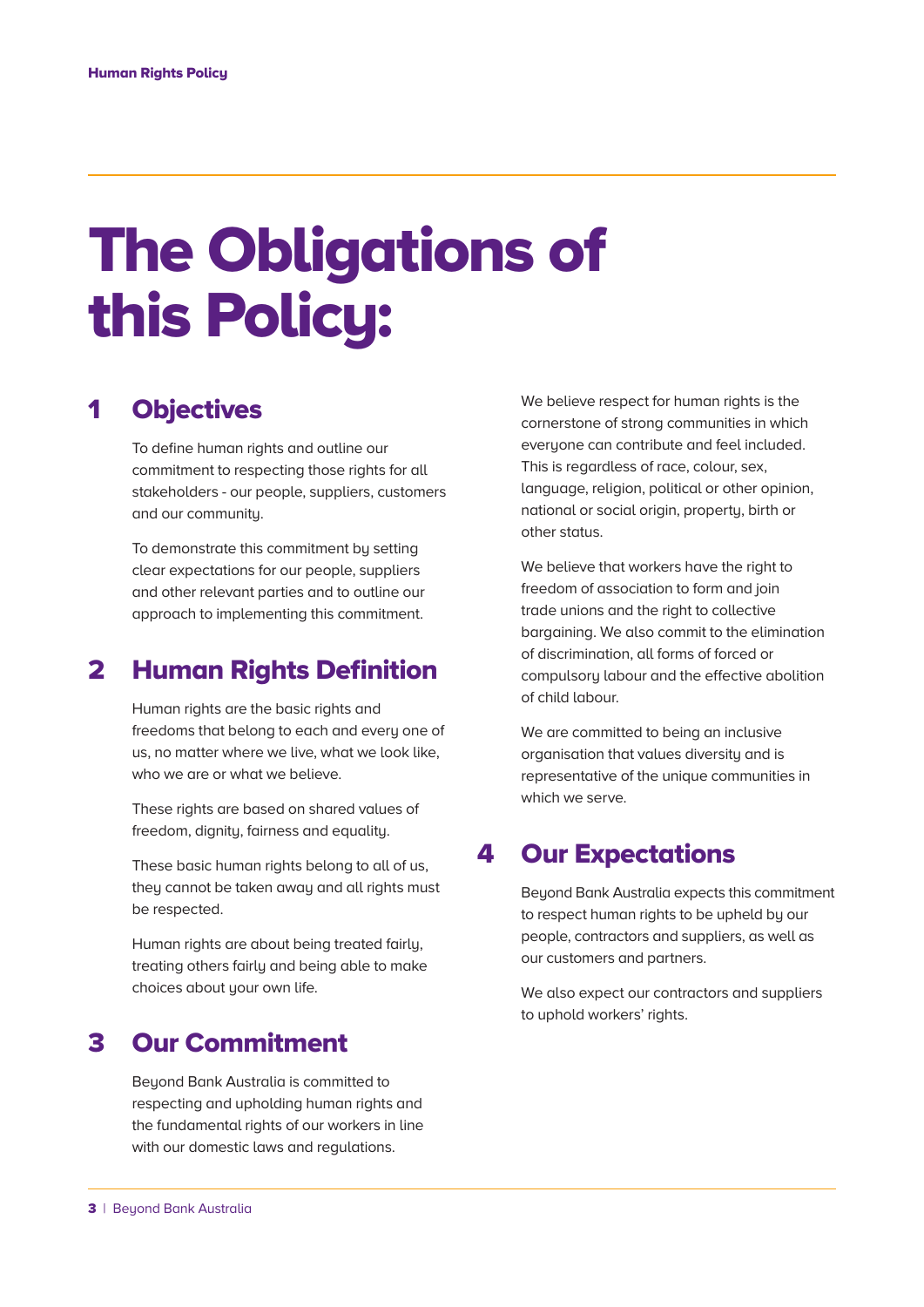## 5 Delivering on our commitment

We will deliver on our commitment both directly within our operations and indirectly where we can influence our suppliers and other third parties by:

- Complying with all applicable laws and regulations including the Modern Slavery legislation.
- Avoiding causing or contributing to adverse human rights impacts through our business activities.
- Undertaking due diligence through a risk assessment process to identify, prevent and mitigate adverse human rights impacts.
- Addressing any human rights impacts if they do occur.
- Seeking to prevent or mitigate adverse human rights impacts that may be directly linked to our operations, products or services by our suppliers.
- Measuring our effectiveness in addressing adverse human rights impacts via key performance indicators, verify our impact through the B Corp Impact Assessment (BIA) and reporting on our progress through our annual Corporate Reporting.
- Aligning our impact to the United Nations Sustainable Development Goals through the UN Global Compact SDG Action Manager linked to the BIA, in particular; Goal 8 – Decent Work and Economic Growth, Goal 10 – Reducing Inequality, Goal 12 – Responsible Consumption and Production.

## 6 Our Approach

Our approach to delivering on our commitment to respect and uphold human rights is outlined below for our people, suppliers, customers and our community.

#### 6.1 Our People

 At Beyond Bank Australia we will respect and protect the human rights of our employees.

 We aim to create a culture built on our values where our staff 'do the right things and do things right' whereby exceeding expectations. It is a culture built on the principles of cooperation, inclusion, trust and integrity.

#### We will commit to:

- Treating our employees fairly and respecting their rights.
- Allowing all our employees to work to their full potential.
- Promoting a workplace that is free from discrimination, harassment and bullying.
- Supporting and improving diversity and inclusion through our D&I policy, strategy and committee.
- Providing a safe working environment and support employee health and wellbeing.
- Providing training in relation to human rights and modern slavery for all new employees and contract relationship owners.
- Maintaining an internal complaints process, as well as an anonymous option via Your Call for employees to lodge grievances.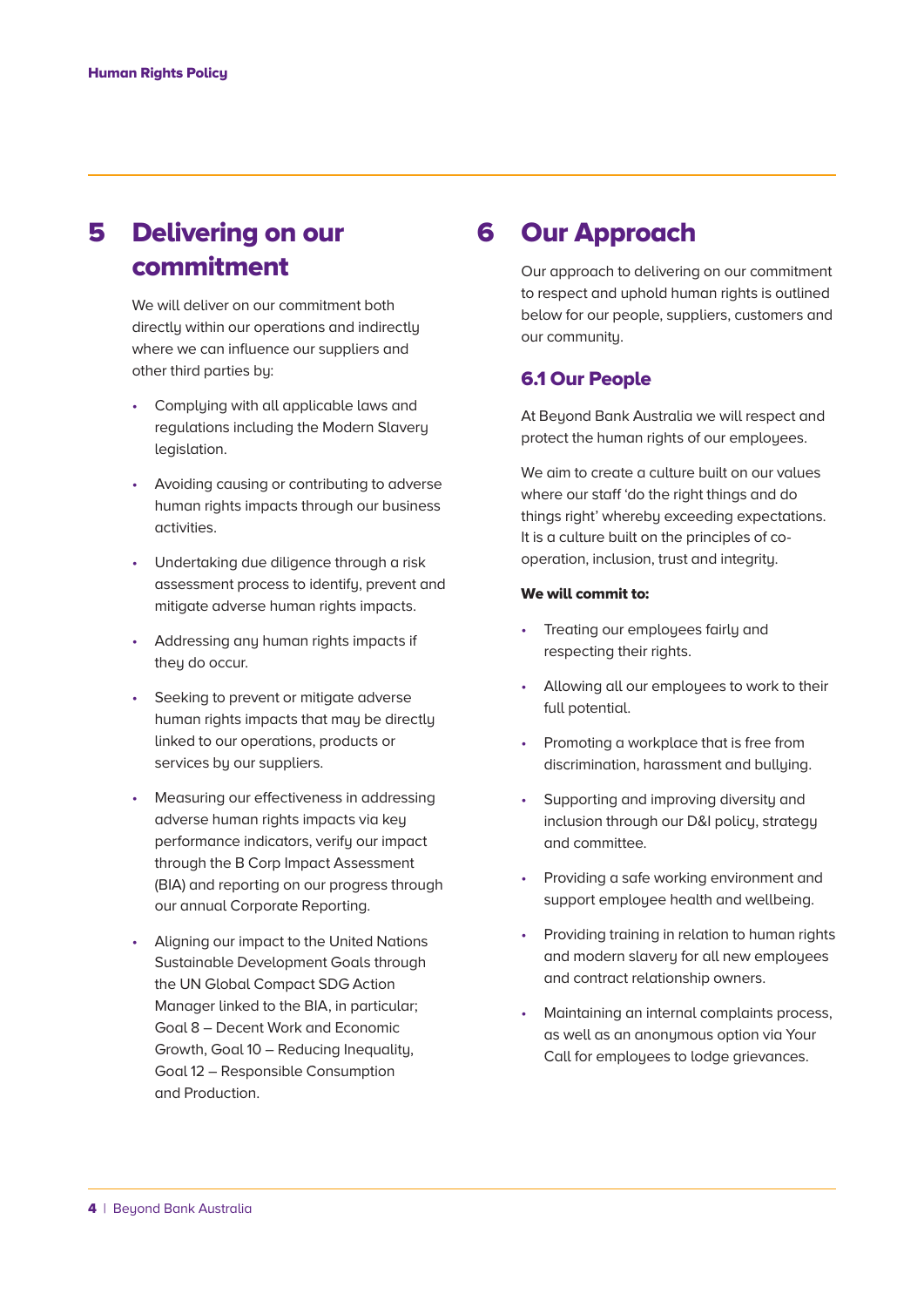#### 6.2 Our Suppliers

At Beyond Bank Australia we value our trusted relationships with our partners and suppliers.

We aim to engage with our suppliers to improve transparency to help uphold human rights and eliminate modern slavery across our supply chain.

#### We will commit to:

- Risk assessing and reporting under the Modern Slavery Act 2018 (Cth) as a means of meaningfully and practically addressing modern slavery in our supply chains.
- Promoting the use of Sedex by our suppliers for socially responsible procurement.
- Utilising supplier questionnaires via Sedex to gather evidence related to environmental, social and governance (ESG) performance, human rights and modern slavery to inform our risk assessment process.
- Engaging with our suppliers, contractors and partners in relation to assessing, addressing and remediating actual and potential adverse human rights impacts.
- Fostering our supplier relationships to educate, share, support and work with them on modern slavery, human rights and supply chain transparency.
- Providing appropriate information relating to human rights risks that have been identified in our supply chain with the relevant suppliers.
- Maintaining a formal and anonumous process via Your Call for our suppliers and other third parties to lodge human rights grievances.

#### 6.3 Our Customers and **Communitu**

At Beyond Bank Australia we believe in respecting all human rights. We understand our business should reflect the communities we operate in bu being inclusive and listening to our customers.

We will commit to:

- Preparing an annual Modern Slavery Statement that is publicly available for our stakeholders to understand what action we are taking to address this issue.
- Maintaining our independently verified B Corp certification to measure the impact our business has on all of our stakeholders and report transparently on our performance.
- Listening to our customers and other stakeholders through our voice of the customer strategy and local leadership model.
- Delivering on our Diversity and Inclusion policy commitments and inclusive communities action plan through the support of our D&I committee.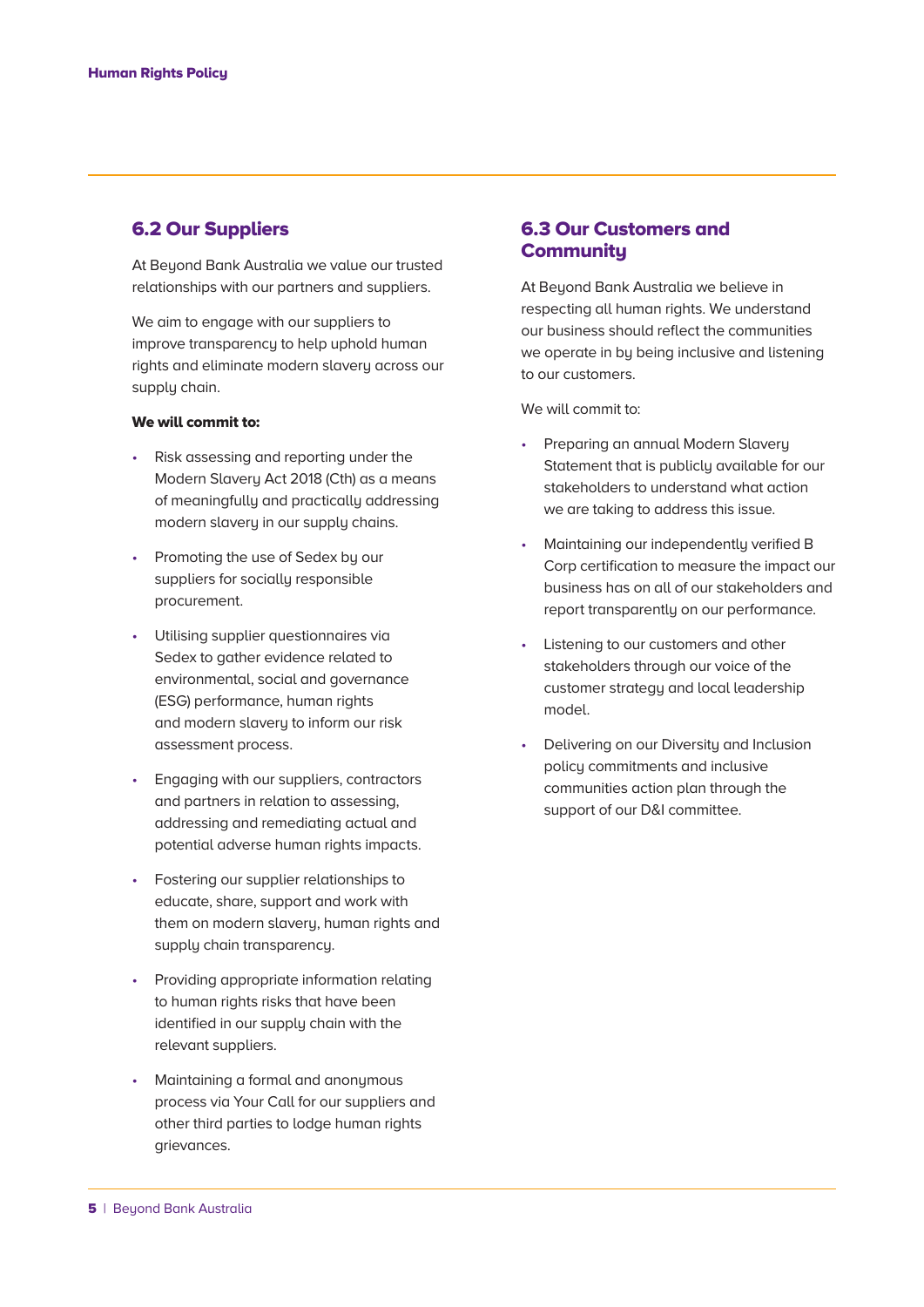## 7 Accountability

Beyond Bank Australia's Human Rights Policy has been approved at the Executive level and is reflected throughout its internal governance framework.

### 8 Responsibility

It is the responsibility of all staff and contractors to respect and uphold human rights as outlined in this policy.

Day to day responsibility for implementation of Beyond Bank Australia's Human Rights Policy will reside with the Deputu Chief Executive Officer.

### 9 Training and Awareness

Beyond Bank Australia is committed to raising awareness about human rights issues throughout its workplace and recognises that this is an important step in addressing human rights issues.

Training and awareness in relation to human rights and modern slavery is delivered to all new employees through the warm welcome induction process and the online training portal for current employees. Specific training is provided to key employees and contract relationship owners that have been identified as requiring this knowledge for their roles.

Beyond Bank is also committed to engaging with significant suppliers and high-risk suppliers to promote awareness of human rights and modern slavery issues within our related supply chains with the aim of increasing transparency.

## 10 Grievance Mechanism

#### 10.1 Beyond Bank Employees

Beyond Bank Australia maintains a human rights grievance mechanism.

For employees this process is outlined in the Handling of Internal Complaints Policy or alternatively can use the Your Call service to report a grievance anonymously.

Beyond Bank is committed to working with our employees to resolve grievances and where required will take prompt action to remediate any adverse human rights impact that may have been caused or contributed to by our business operations.

#### 10.2 Suppliers and Third Parties

The process to report any concerns or complaints by suppliers or external parties in relation to this policy or Beyond Bank's Supplier Code of Conduct is outlined in the Group Whistleblower Policy. This policy is publicly available on our website.